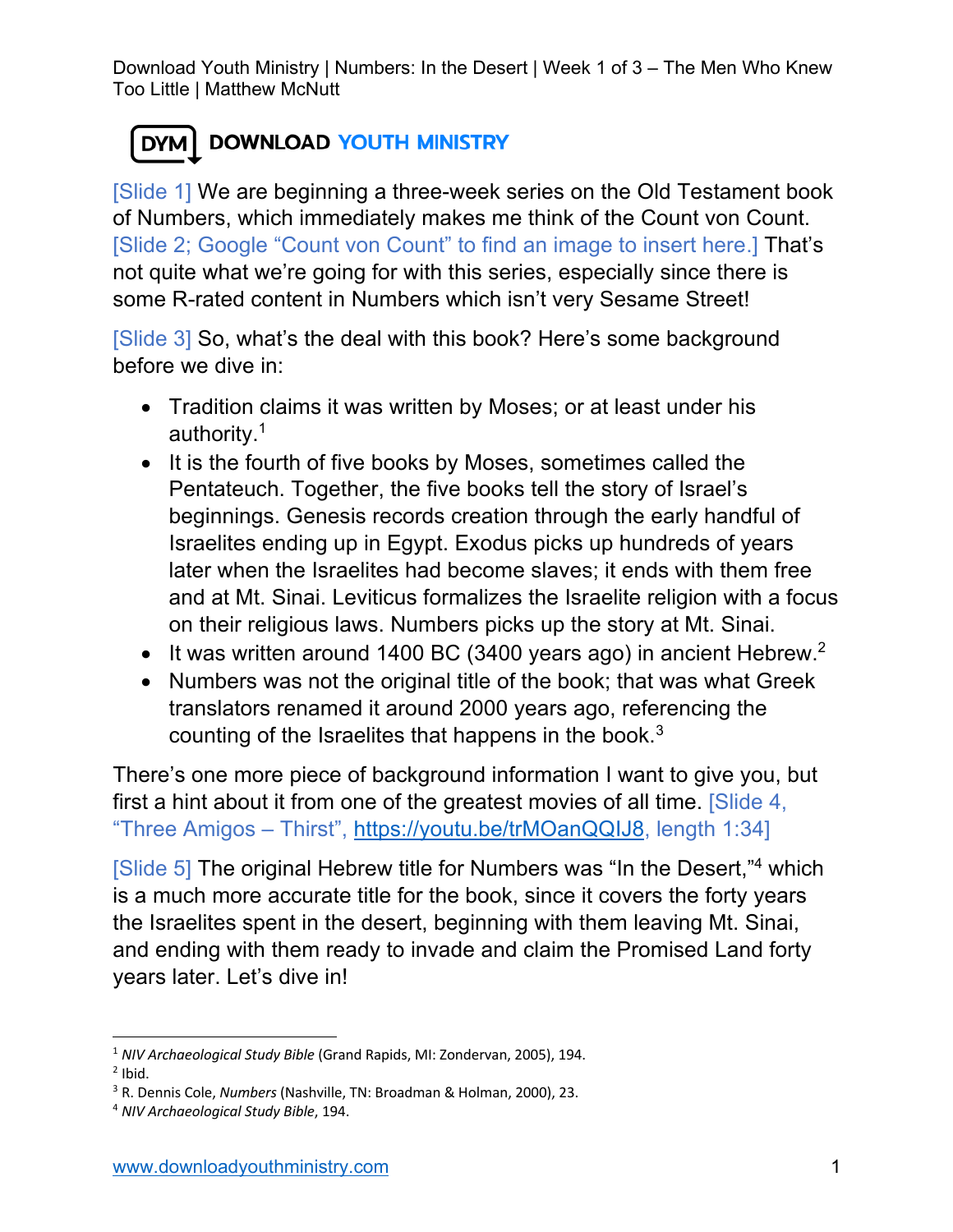[Slide 6] *Numbers 1:1-4 (NLT) 1 A year after Israel's departure from Egypt, the Lord spoke to Moses in the Tabernacle in the wilderness of Sinai. On the first day of the second month of that year he said, <sup>2</sup> "From the whole community of Israel, record the names of all the warriors by their clans and families. List all the men <sup>3</sup> twenty years old or older who are able to go to war. You and Aaron must register the troops, <sup>4</sup> and you will be assisted by one family leader from each tribe.*

The first four chapters of Numbers records the process of counting all the men who could become soldiers in preparation for conquering the Promised Land. [Slide 7] Numbers 1:46 tells us that the total was 603,550 men.

[Leader tip: If you are concerned about time, the following discussion on the translation of the numbers could be abbreviated to simply state something to the effect of, "In recent years, experts have realized the ancient Hebrew would be better translated to describe an army possibly as small as 5500, which makes a lot more sense for the time period when massive nations like Egypt had an army around 20,000-30,000 soldiers.]

Today, that would be tied for the seventh largest army in the world.<sup>5</sup> The United States is in third place with 1.3 million active duty troops. China is the largest with 2.2 million soldiers!

603,550 is a huge army. It's something people have really debated.

- 603,550 fighting age men would have meant the overall population was between 2 and 2.5 million people.<sup>6</sup>
- Deuteronomy 7:7 claims they were the smallest of all the nations. For comparison, Egypt's population was 2.5-3 million. <sup>7</sup> Canaan's population was far smaller; their territory could not have supported more than a million people.<sup>8</sup>
- Exodus 23:29-30 claims there were not enough Israelites to fully occupy Canaan!9

<sup>5</sup> https://www.nytimes.com/interactive/2017/03/22/us/is-americas-military-big-enough.html

<sup>6</sup> R. Dennis Cole, *Numbers* (Nashville, TN: Broadman & Holman, 2000), 78.

<sup>7</sup> https://www.thetorah.com/article/ancient-egypt-population-estimates-slaves-and-citizens

<sup>8</sup> Gordon J. Wenham, *Exploring the Old Testament: A Guide to the Pentateuch* (Downers Grove, IL: Intervarsity Press, 2016), 107.

 $<sup>9</sup>$  Ibid, 107.</sup>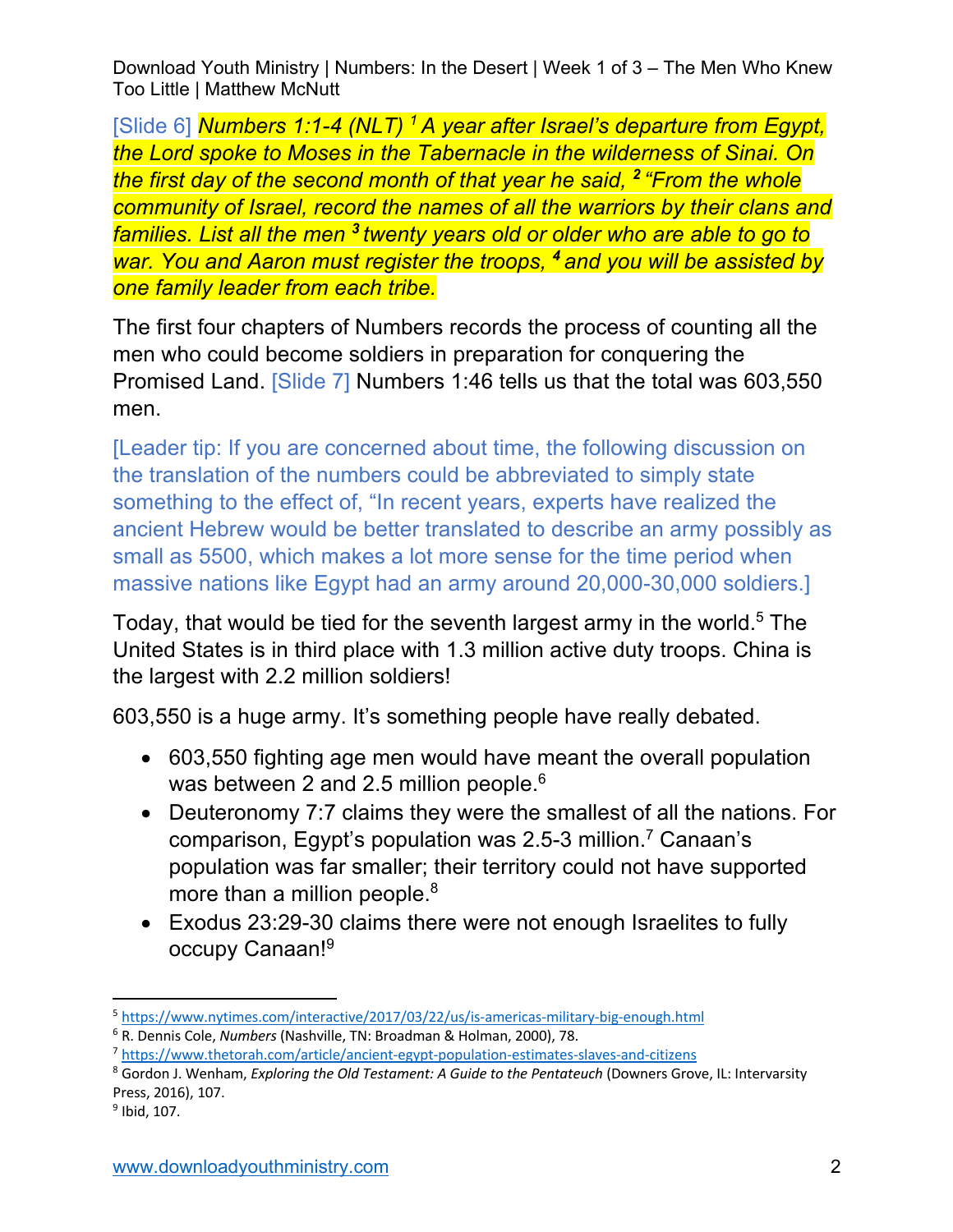- Exodus 1:15 tells us that there were only two midwives; that is not nearly enough for a population that large.
- Egypt's army was tens of thousands.<sup>10</sup> How were they able to keep a people group as slaves that could form such a massive army?

Anyone else squirming? What's going on with these four chapters of counting that seem to result in an impossible number of people?

[Slide 8] The answer is simple. The Hebrew word *'elep* was believed for centuries to mean "thousand." [Slide 9] So if the Hebrew said 46*'elep*500, it was translated 46,500. But linguists have made advances in understanding ancient languages in recent decades and realized that 'elep could also mean "clans," or "family." <sup>11</sup> [Slide 10] If this is the case, 46*'elep*500, would mean 46 families provided 500 fighting age men. With that understanding, scholars believe the 603,550 number could be translated as 598 families providing 5,500 or so fighting age men. 12

Why spend all this time on the numbers? I want you guys to be able to have an answer if someone asks about it! Plus, we're about to look at a story where the Israelites are terrified to begin the conquest of Canaan. If we realize they had an army of possibly only 5,500, that fear makes a lot more sense!

## [Leader tip: If you condensed the explanation of the translation, here is where you can resume the message.]

[Slide 11] Which brings us to Numbers 13 and 14. The Israelites had begun preparing for war. They had left Mt. Sinai and had begun the journey to Canaan, the land God promised them.

God told Moses to prepare a group of spies to go into Canaan and scope it out. So, Moses picked twelve leaders and gave them these instructions:

[Slide 12] *Numbers 13:17-20 (NLT) <sup>17</sup> Moses gave the men these instructions as he sent them out to explore the land: "Go north through the Negev into the hill country. <sup>18</sup> See what the land is like, and find out whether the people living there are strong or weak, few or many. <sup>19</sup> See what kind of* 

<sup>10</sup> https://www.archaeology.org/issues/262-1707/features/5627-jaffa-egypt-canaan-colony

<sup>11</sup> Gordon J. Wenham, *Numbers: Tyndale Old Testament Commentaries* (Downers Grove, IL: Inter-Varsity Press, 2008), 67.

 $12$  Ibid, 71.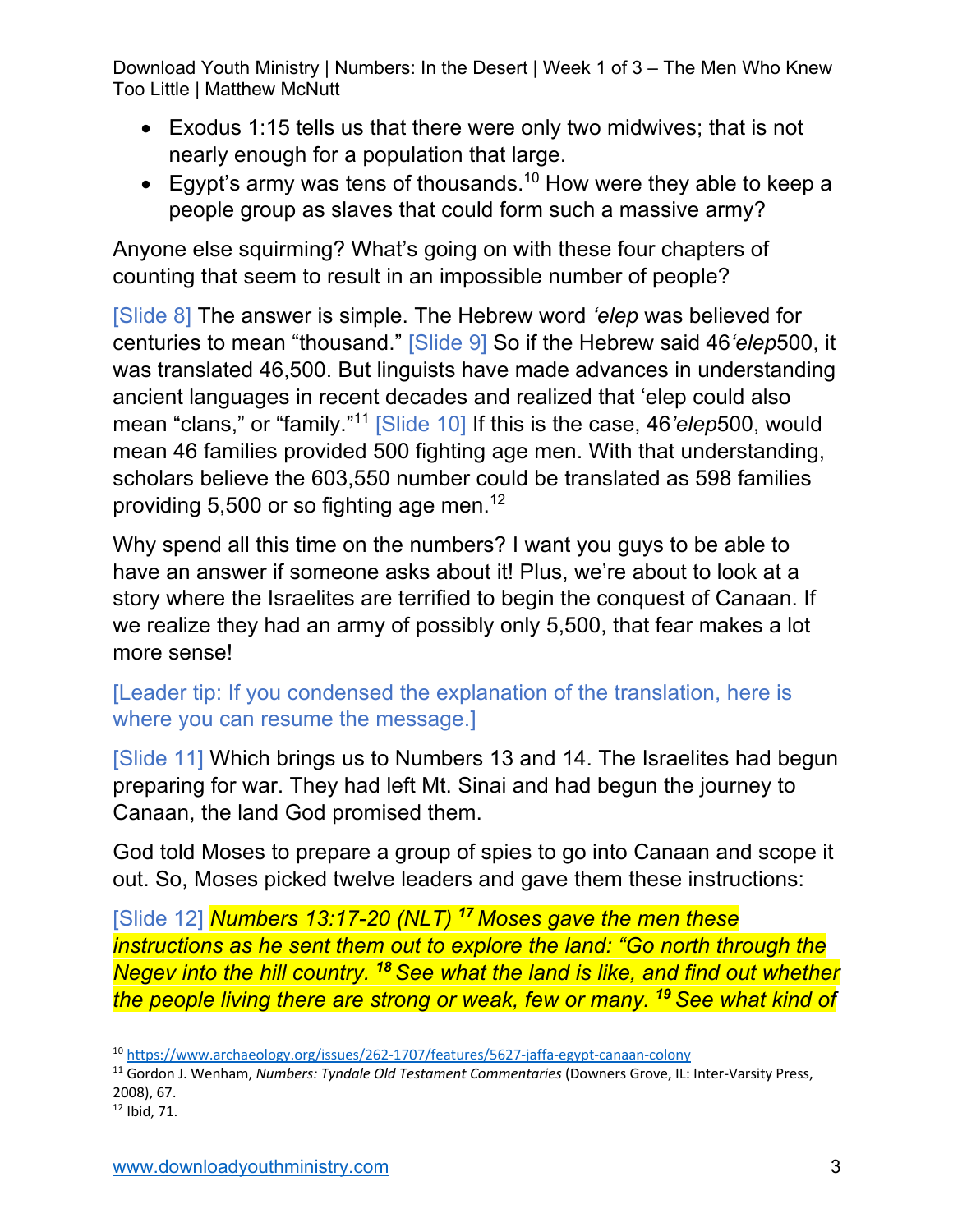*land they live in. Is it good or bad? Do their towns have walls, or are they unprotected like open camps? <sup>20</sup> Is the soil fertile or poor? Are there many trees? Do your best to bring back samples of the crops you see." (It happened to be the season for harvesting the first ripe grapes.)*

God wanted them to know what to expect! He wanted them to see the beauty of the land and envision a life there; to get excited for how God was going to provide for them. The spies spent forty days checking it out and then came back to give their report.

[Slide 13] *Numbers 13:27-30 (NLT) <sup>27</sup> This was their report to Moses: "We entered the land you sent us to explore, and it is indeed a bountiful country—a land flowing with milk and honey. Here is the kind of fruit it produces. <sup>28</sup> But the people living there are powerful, and their towns are large and fortified. We even saw giants there, the descendants of Anak! <sup>29</sup> The Amalekites live in the Negev, and the Hittites, Jebusites, and Amorites live in the hill country. The Canaanites live along the coast of the Mediterranean Sea and along the Jordan Valley." <sup>30</sup> But Caleb tried to quiet the people as they stood before Moses. "Let's go at once to take the land," he said. "We can certainly conquer it!"*

[Slide 14; google "The Man Who Knew Too Little" to find an image to insert here] In 1997, Bill Murray, one of the greatest actors of all time, came out with a movie called *The Man Who Knew Too Little*. It's a hilarious movie where Murray doesn't realize he is a spy and goes through all these over the top, ridiculous scenarios that are completely obvious, yet he's totally clueless. I love it.

I feel like ten of these spies were kind of like that; we'll see that two of them, Caleb and Joshua, had a different response, but for the ten it was like they were The Men Who Knew Too Little. They spent just over a month exploring the land, and they saw that it was amazing … but they were overwhelmed by the nations they would have to fight to take possession of it. They were giants, they were huge, their cities had massive walls – which back then meant would result in a lot of dead soldiers from trying to break through. And there were so many different nations. From their perspectives, they knew all the information they needed to know; they didn't think they could do it. But Caleb and Joshua knew something they didn't: